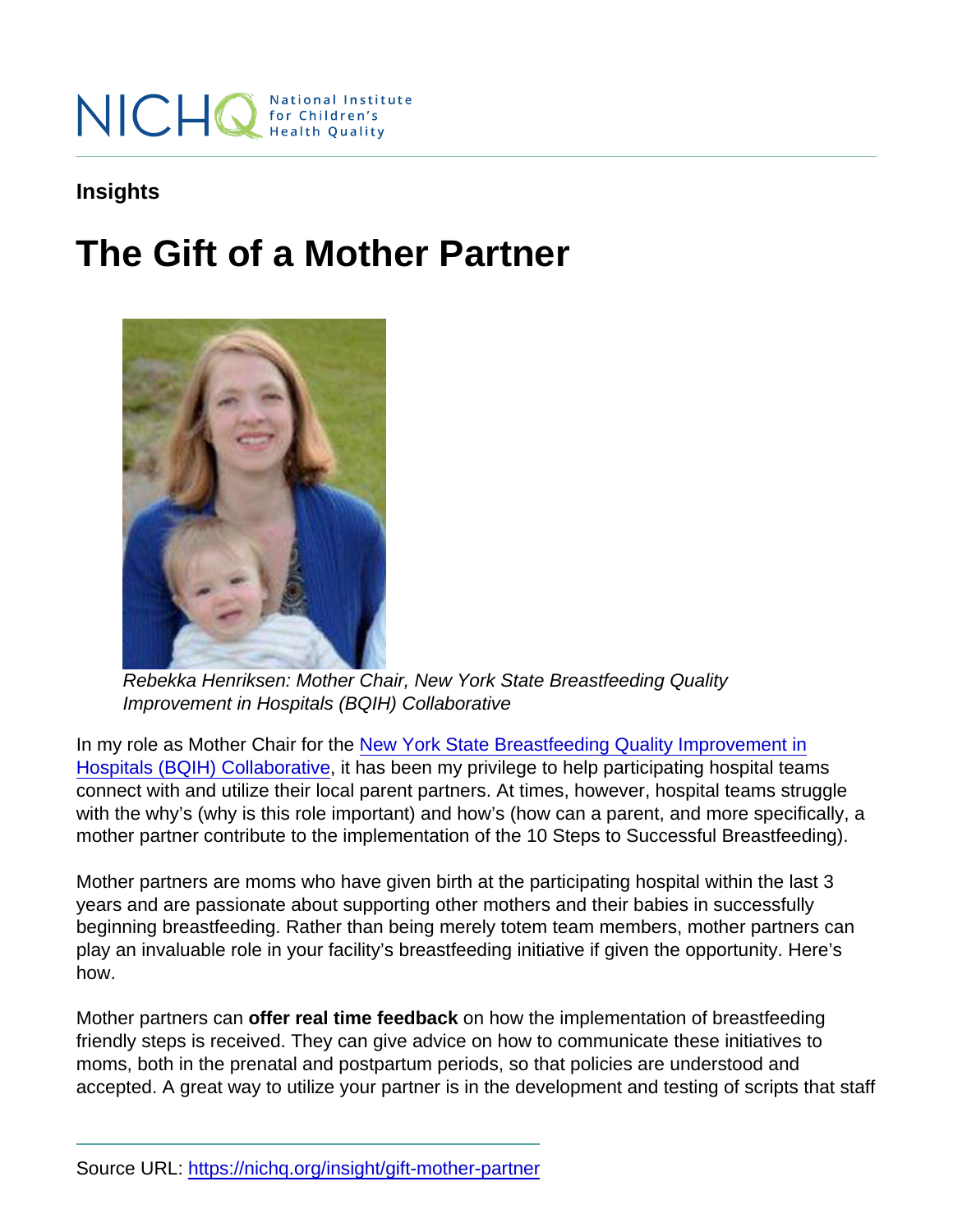members can use for patient education and communication. During one of your team meetings, ask your parent partner to role-play with staff members, testing out how successfully information is communicated, and rehearsing different patient/caregiver scenarios that could arise. This is a wonderful opportunity for staff members to practice active listening skills.

Mother partners can **provide insight into some of the obstacles** patients bring with them to the delivery and recovery room, whether those be an unsupportive partner, antipathy towards or misunderstanding of breastfeeding due to cultural, familial, or personal biases, a prior unsuccessful (and perhaps painful) breastfeeding attempt and so on. Is a mother reluctant to allow baby to initiate breastfeeding because no one in her family has breastfed? Is a mother against rooming in because she remembers the difficulty she had healing from a prior Cesarean section and her partner is home with her older child, leaving her without someone to help her in those initial 24 hours? Is she overwhelmed by visitors and embarrassed to attempt breastfeeding in front of them? Such information can provide greater context for staff and generate different approaches, rather than relying on "one size fits all."

Mother partners can **share both their own experiences and those of her "tribe;"** the mothers she encounters online and in real life. Asking mother partners to actively seek stories from their peers, particularly those who have birthed at the participating hospital, can provide feedback on how to proceed, perhaps reveal how staff are interacting with mothers (or how such interactions are perceived by mothers), and how to identify opportunities for gentle education and support. Mother partners can also canvass formula feeding moms they know, asking what might have made the difference for them in hospital that may have changed their feeding decision. They can provide advice on what to include in discharge packets and how to connect breastfeeding mothers to peer support, which has proven to be critical in breastfeeding outcomes, whether in duration or mother satisfaction.

Mother partner can **contribute to breastfeeding support groups** through her attendance and peer facilitation. Mother partners can also help by presenting at any prenatal education classes your facility offers. A brief presentation from a mother peer on her own breastfeeding journey and what mothers can expect during their hospital stay can have a huge impact on how breastfeeding policies are received and the acceptance of immediate skin to skin and 23 hour rooming in.

## **Making it Easy to Engage**

As mother partners are often in the intensive early years of mothering, some steps can be taken to facilitate their participation and level of engagement. Scheduling meetings at times when your partner can participate is crucial–mid-day can help moms who still have children on nap schedules, or mid-morning if that is a time her children are happier. It can be difficult for mothers to attend meetings in person; allowing for participation via conference call or virtual webinar can allow busy moms to contribute regularly. I encourage teams to invite your mother partner to email or call outside of official meetings if she has ideas, suggestions or concerns.

A successfully engaged mother partner can only have a positive impact on your team's success. When in doubt, ask your mother partner what inspires her to participate and how she would like